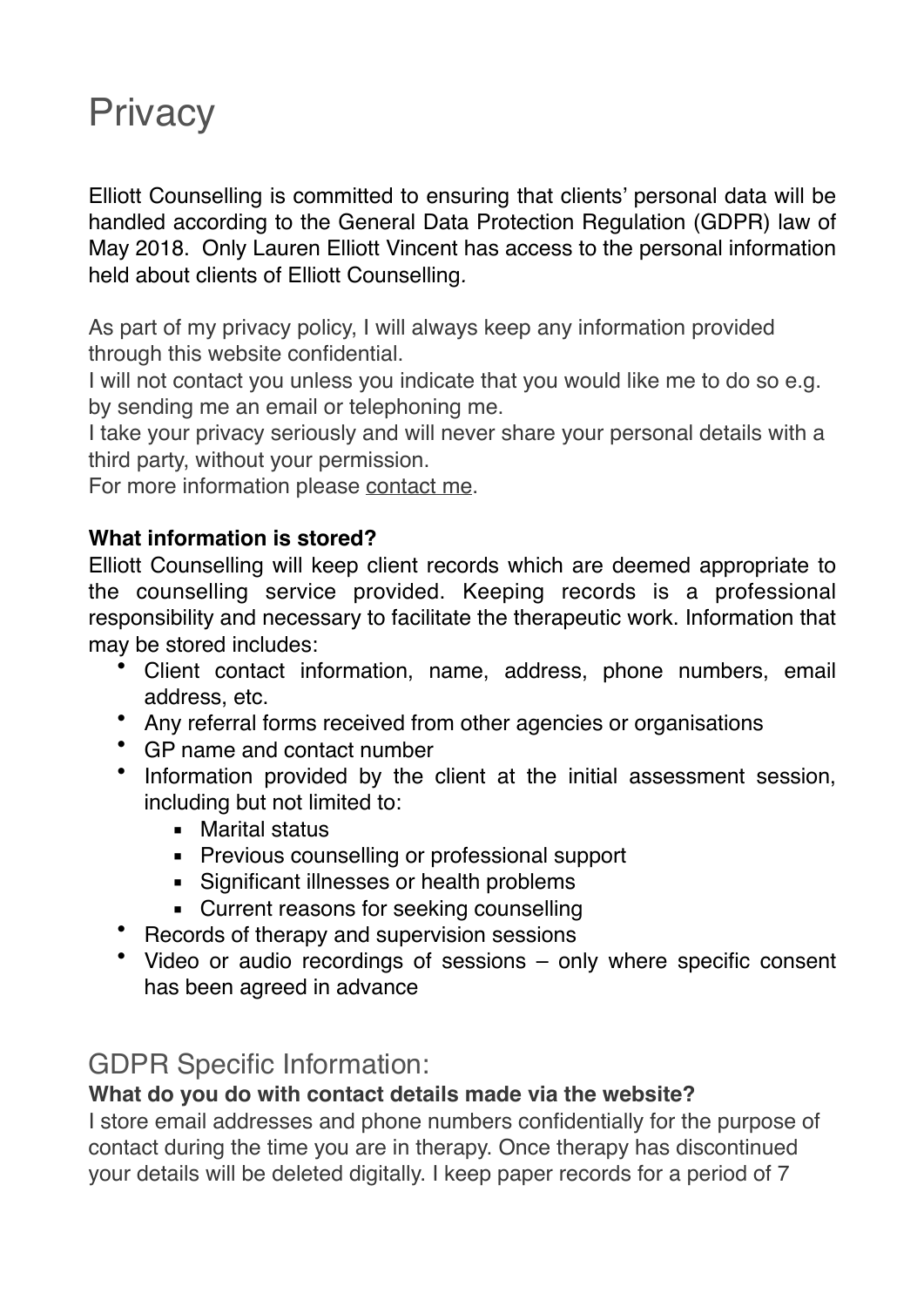years in a locked file which is a requirement of my insurance. Once this period has passed all paper data will be destroyed.

### **How long will you retain it?**

Digital data will be removed as soon as therapy has discontinued. All paper copies shall be retained for 7 years in keeping with my insurance requirements.

### **How and why are you collecting data?**

I collect data for the purpose of the therapy and for communication purposes.

### **How do you want people to let you know if they do not wish for their information to be kept?**

If you choose for your information to not be stored this will impact your eligibility for therapeutic work as Elliott Counselling needs your contact information in order to arrange treatment.

## **Under the data protection law, you have a right to:**

- Make a request to see the information that is being held about you
- Ask for rectification of anything in your client record which you feel is incorrect
- Ask for erasure of any personal information on your file
- Withdraw your consent to keep records at any time\*

\*Note keeping - All notes are kept electronically and paper based, These are stored under password protected files and in locked storage systems to which only Lauren Vincent has access to. The notes are minimal and for supervision purposes, *it is a professional responsibility to keep appropriate records, and that records support and facilitate the therapeutic work; withdrawal of consent for Elliott Counselling to keep records, will, by necessity, likely result in the cessation of counselling work.*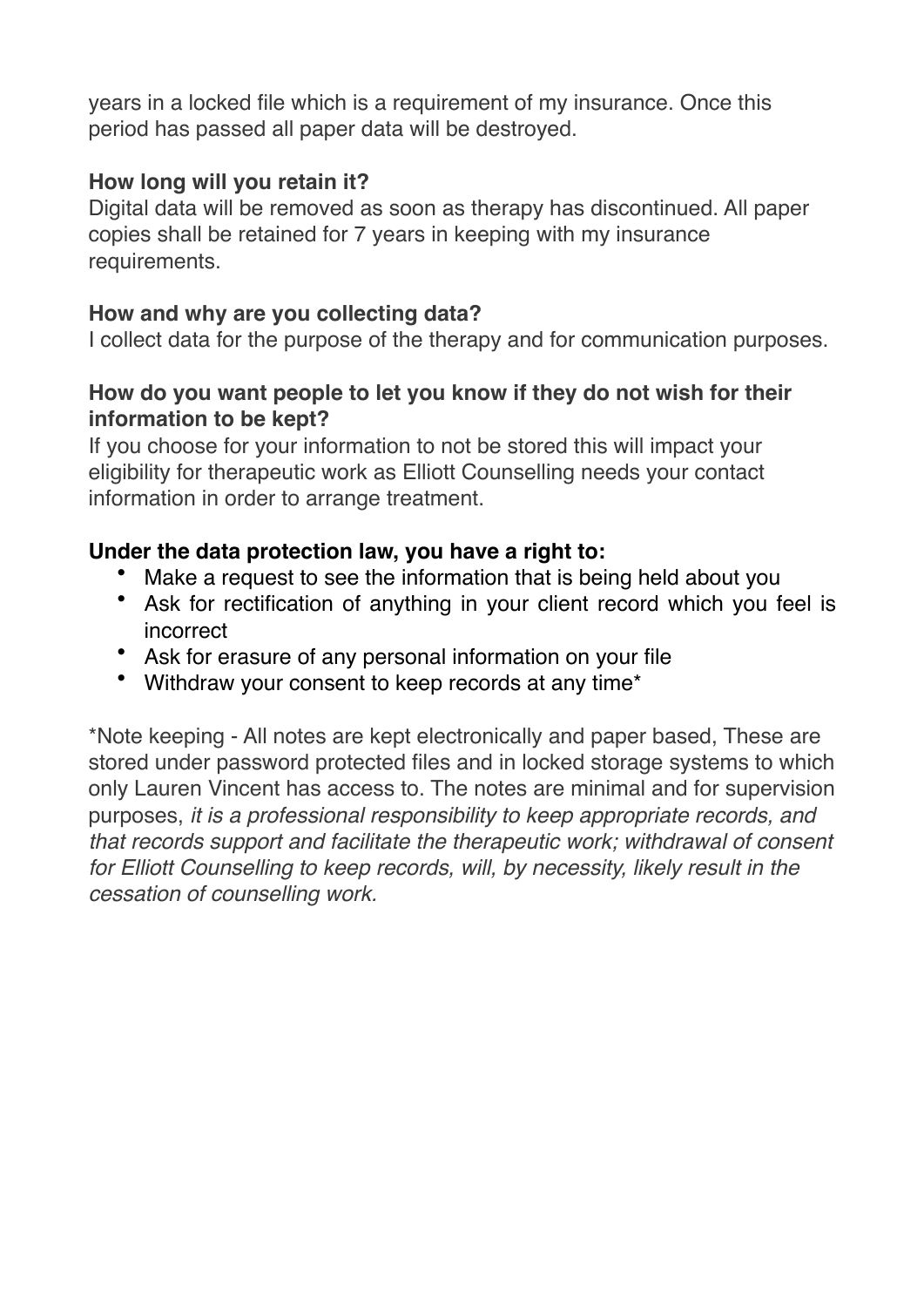

# Lauren Elliott Vincent | Elliott Counselling Organisation Privacy Notice

# **Our contact details**

Name: Lauren Elliott Vincent | Elliott Counselling Address: Choristers House , Chapel Street, Exeter, EX1 1AJ Phone Number: 07598 986920 E-mail: laurenelliottcounselling@gmail.com

# **What type of information we have**

We currently collect and process the following information:

- Personal identifiers, contacts and characteristics (for example, name and contact details)
- Dr's Details

## **How we get the information and why we have it**

Most of the personal information we process is provided to us directly by you for one of the following reasons:

• You have made and enquiry

We also receive personal information indirectly, from the following sources in the following scenarios:

• Bark - Online forms that you the client have given permission for them to do so.

Under the General Data Protection Regulation (GDPR), the lawful bases we rely on for processing this information are:

(a) Your consent. You are able to remove your consent at any time. You can do this by contacting Elliott Counselling 07598 986920

- (b) We have a contractual obligation.
- (c) We have a legal obligation.
- (d) We have a vital interest.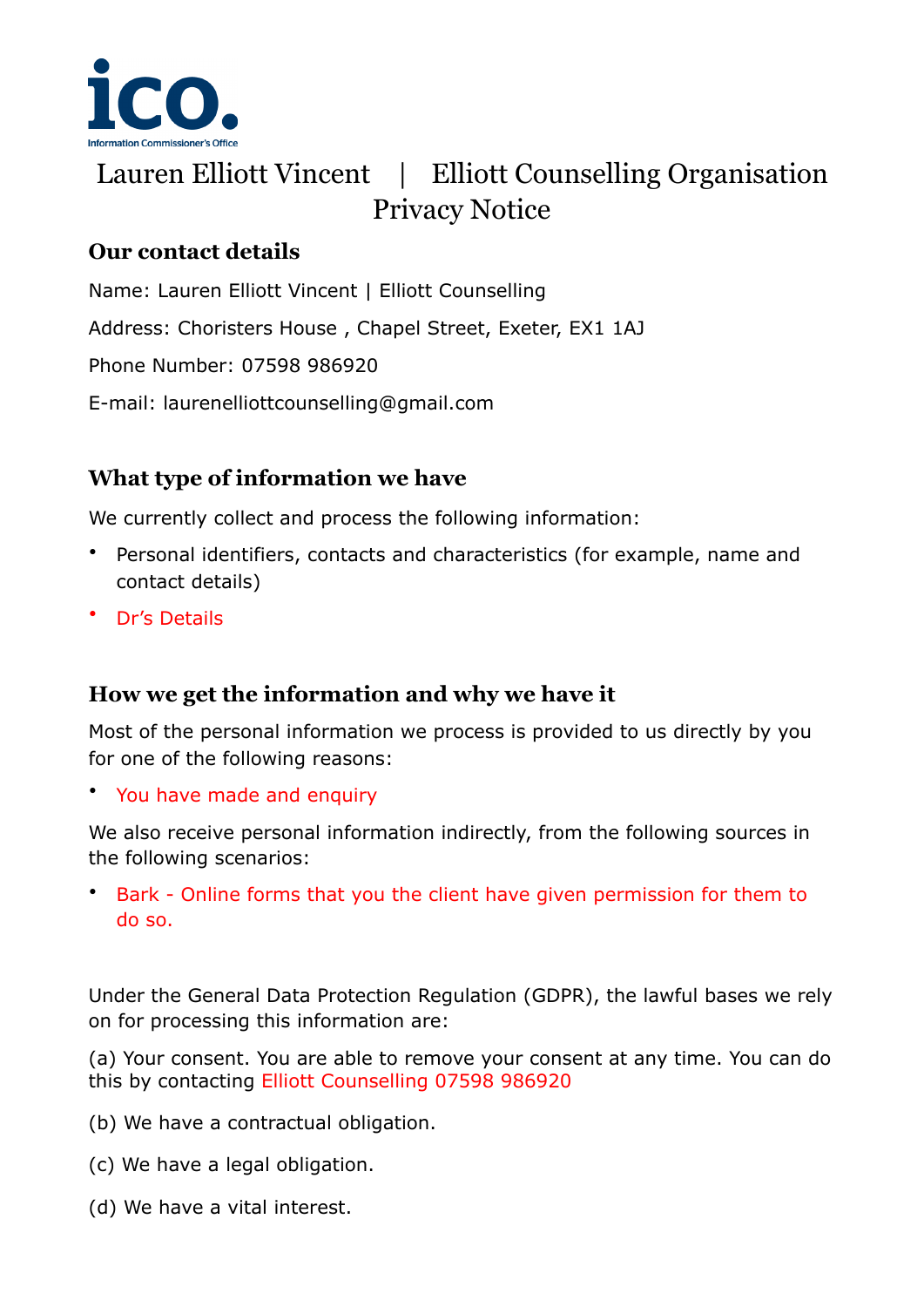- (e) We need it to perform a public task.
- (f) We have a legitimate interest.

### **What we do with the information we have**

We use the information that you have given us in order to contact you and arrange appointments.

We do not share this information with anyone.

#### **How we store your information**

Your information is securely stored.

We keep client notes for 7 years. We will then dispose your information by securely shredding and disposing.

### **Your data protection rights**

Under data protection law, you have rights including:

**Your right of access** - You have the right to ask us for copies of your personal information.

**Your right to rectification** - You have the right to ask us to rectify information you think is inaccurate. You also have the right to ask us to complete information you think is incomplete.

**Your right to erasure** - You have the right to ask us to erase your personal information in certain circumstances.

**Your right to restriction of processing** - You have the right to ask us to restrict the processing of your information in certain circumstances.

**Your right to object to processing** - You have the the right to object to the processing of your personal data in certain circumstances.

**Your right to data portability** - You have the right to ask that we transfer the information you gave us to another organisation, or to you, in certain circumstances.

You are not required to pay any charge for exercising your rights. If you make a request, we have one month to respond to you.

Please contact us at [www.elliottcounselling.com](http://www.elliottcounselling.com) if you wish to make a request.